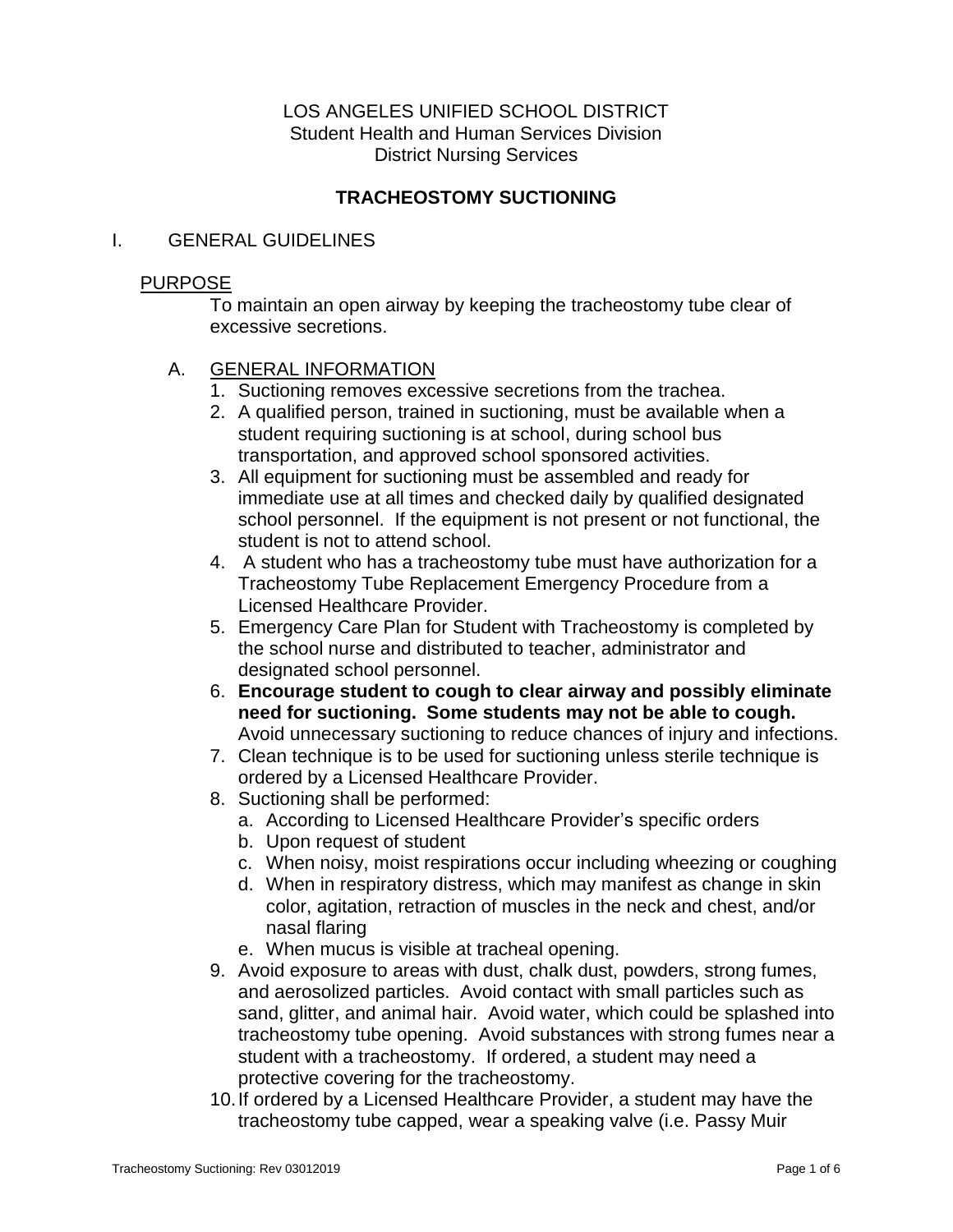Valve) to aide in speaking more clearly, a humidification device or protective screen. See item #18 for Passy Muir Valve Guidelines.

- 11.Hourly and as needed (PRN) documentation in Welligent is required for all students with tracheostomy suctioning protocol.
- B. PERSONNEL
	- 1. School nurse or school physician.
	- 2. Designated school personnel under the direct or indirect supervision of the school nurse.

## C. EQUIPMENT

- 1. Provided by parent/guardian:
	- a. Battery-operated suction machine with AC Adapter including collection bottle and connecting tube and adapter when needed
	- b. Resuscitation bag with adapter
	- c. Sterile disposable suction catheters of appropriate size
	- d. Sterile or distilled water (may be boiled water) to clear catheter (if using bottled water, **NO** spring water is to be used)
	- e. Normal saline ampules.
- 2. Provided by school:
	- a. Non-waxed paper or plastic cups
	- b. Disposable non-latex gloves (and other personal protective equipment such as googles and mask as determined by school nurse)
	- c. Tissues or 4x4 gauze
	- d. Plastic bag for disposal of waste
	- e. Aluminum foil
	- f. Manual suction device for use if primary equipment fails. See item #19 for Guidelines for Non-working Suction Machine.

# II. PROCEDURE

| <b>ESSENTIAL STEPS</b>                                          | <b>KEY POINTS AND PRECAUTIONS</b>          |
|-----------------------------------------------------------------|--------------------------------------------|
| 1. Verify at the beginning of each school                       | Use daily Suctioning Checklist and initial |
| day, that all equipment/supplies are                            | daily after checking equipment. Equipment  |
| available and ready for immediate use.                          | must accompany student at all times.       |
| 2. Encourage student to cough to expel                          | Coughing may eliminate need for            |
| secretions, if able.                                            | suctioning.                                |
| 3. Wash hands prior to suctioning unless it<br>is an emergency. |                                            |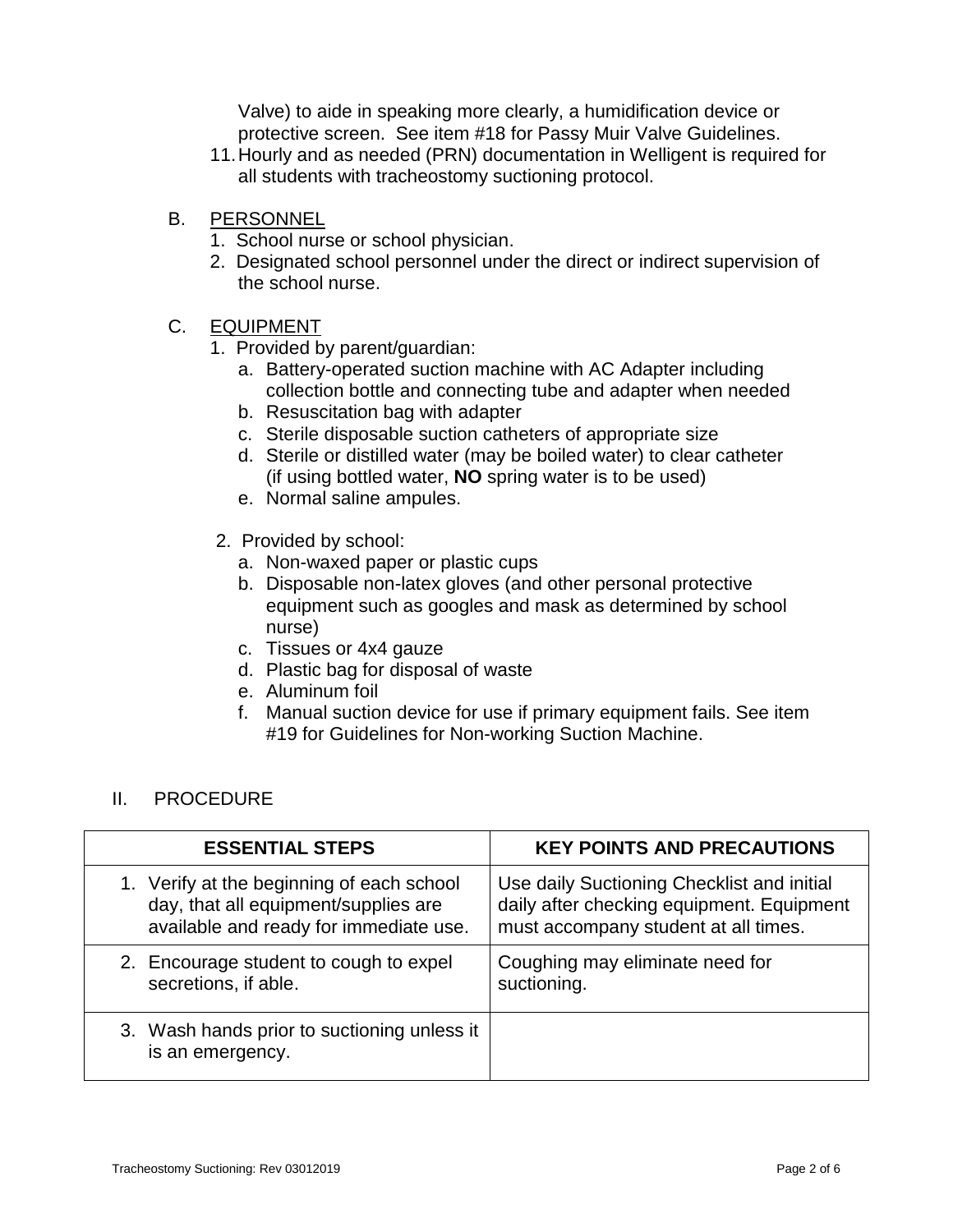| <b>ESSENTIAL STEPS</b>                                                                                                                                                                                                                              | <b>KEY POINTS AND PRECAUTIONS</b>                                                                                                                                                                                                                                                                                 |
|-----------------------------------------------------------------------------------------------------------------------------------------------------------------------------------------------------------------------------------------------------|-------------------------------------------------------------------------------------------------------------------------------------------------------------------------------------------------------------------------------------------------------------------------------------------------------------------|
| 4. Assemble equipment on aluminum foil<br>on clean flat surface:<br>a. Fill cup with water (boiled,<br>distilled or sterile)<br><b>NO SPRING WATER</b><br>b. Open catheter package without<br>touching catheter<br>c. Place tissue or gauze nearby. | Set up may be re-used during the day<br>unless heavy secretions require more<br>frequent changes.<br>Do NOT put catheter directly into water<br>bottle/container since this contaminates the<br>sterile water.<br>If catheter comes in contact with unclean<br>surface, such as floor, it should be<br>discarded. |
| 5. Position student in appropriate position.                                                                                                                                                                                                        | Positioning is dependent upon student's<br>condition and Licensed Healthcare<br>Provider's recommendations, usually<br>seated upright.                                                                                                                                                                            |
| 6. Put on disposable non-latex gloves.                                                                                                                                                                                                              | To maintain good technique, dominant<br>gloved hand should remain clean and is<br>only used to handle the catheter tip.                                                                                                                                                                                           |
| 7. Attach suction catheter to suction<br>machine connection tubing. Turn on<br>machine with non-dominant gloved<br>hand.                                                                                                                            |                                                                                                                                                                                                                                                                                                                   |
| 8. Hold catheter 2-3 inches from the tip<br>and suction a small amount of water<br>from the container.                                                                                                                                              | This checks patency of the system,<br>lubricates catheter, and prevents secretions<br>from sticking to the inside walls of the<br>suction catheter.                                                                                                                                                               |
| 9. Suction as follows:<br>a. Leave the vent of the catheter<br>open. Insert the catheter gently.<br>DO NOT insert beyond end of<br>the tracheostomy tube                                                                                            | Suctioning loosens secretions and<br>stimulates coughing.<br>When introducing catheter never cover the<br>vent of the catheter.<br>If catheter is inserted too deeply, it may<br>cause irritation/injury to trachea and<br>possible bronchospasm.                                                                 |
| b. Place non-dominant gloved<br>thumb over vent; simultaneously,<br>rotate catheter gently between<br>thumb and forefinger of dominant<br>hand while slowly withdrawing<br>catheter.                                                                | This helps to reach all secretions in the<br>tracheostomy tube.                                                                                                                                                                                                                                                   |
| Suction no longer than 5<br>C.<br>seconds.                                                                                                                                                                                                          | Prolonged suctioning can cause tracheal<br>spasm, loss of oxygen and changes in<br>heart rate.                                                                                                                                                                                                                    |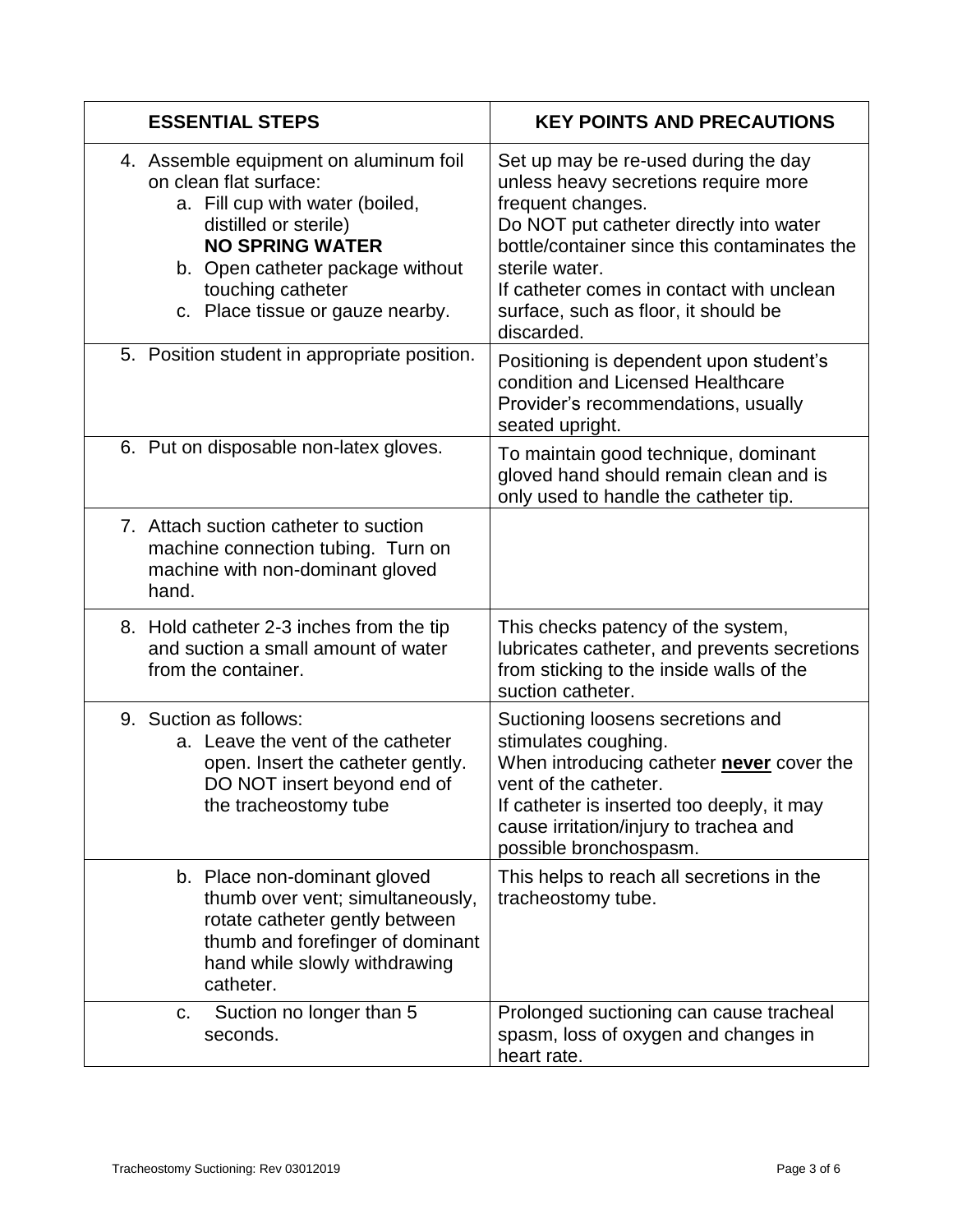| <b>ESSENTIAL STEPS</b>                                                                                                                                                                                                | <b>KEY POINTS AND PRECAUTIONS</b>                                                                                                                                                                                                                                                                  |
|-----------------------------------------------------------------------------------------------------------------------------------------------------------------------------------------------------------------------|----------------------------------------------------------------------------------------------------------------------------------------------------------------------------------------------------------------------------------------------------------------------------------------------------|
| d. Withdraw catheter if student<br>begins to cough.                                                                                                                                                                   | Catheter obstructs tracheostomy tube and<br>may interfere with bringing up secretions.                                                                                                                                                                                                             |
| e. Draw sufficient water through the<br>catheter to clear tubing of<br>secretions.                                                                                                                                    |                                                                                                                                                                                                                                                                                                    |
| f. Allow student to breathe or give<br>breaths with resuscitation bag, if<br>ordered between suctioning.                                                                                                              | Allow 3 to 5 deep breaths between<br>suctioning to allow student to replenish<br>oxygen. Student also needs to clear lungs<br>of carbon dioxide between suctioning.                                                                                                                                |
| g. Repeat steps 'a' through 'f' until<br>secretions are removed.                                                                                                                                                      |                                                                                                                                                                                                                                                                                                    |
| h. If ordered, instill sterile normal<br>saline drops into the<br>tracheostomy tube opening for<br>thick secretions or mucous plug<br>using non-dominant hand. Then<br>repeat (step 9: 'a' through 'f') as<br>needed. | Saline aids in dissolving mucous.<br>This will cause coughing which is normal;<br>therefore hold tissue near tracheostomy<br>opening to catch spray and/or mucous.<br>If unable to loosen mucous plug with<br>normal saline drops, remove tracheostomy<br>tube and replace with a new tracheostomy |
|                                                                                                                                                                                                                       | tube following "Tracheostomy: Tube<br>Replacement Protocol."                                                                                                                                                                                                                                       |
| 10. Observe effectiveness of suctioning by<br>observing respirations.                                                                                                                                                 | Respirations should be quiet and should<br>occur with minimal effort. If moist gurgling<br>noise, whistling sounds or mucous is<br>present at tube opening, suction again<br>following (Step 9: 'a' through 'f')                                                                                   |
| 11. When suctioning is completed, draw<br>sufficient water through catheter to clear<br>tubing. Cover catheter for reuse. (May<br>be replaced in its original package.)<br>Turn off suction machine.                  | Catheter can be reused for one school day<br>(for tracheostomy suctioning only). Change<br>catheter if unable to clear secretions inside<br>the catheter or if contaminated.                                                                                                                       |
| 12. Clean around stoma, and replace gauze<br>if applicable.                                                                                                                                                           | Use fenestrated gauze provide the parent,<br>DO NOT cut gauze square with scissors.                                                                                                                                                                                                                |
| 13. Dispose waste materials.                                                                                                                                                                                          | Universal Precautions require that all waste<br>material be double bagged.                                                                                                                                                                                                                         |
| 14. Remove gloves and wash hands                                                                                                                                                                                      |                                                                                                                                                                                                                                                                                                    |
| 15. Make sure equipment is ready for<br>immediate reuse.                                                                                                                                                              |                                                                                                                                                                                                                                                                                                    |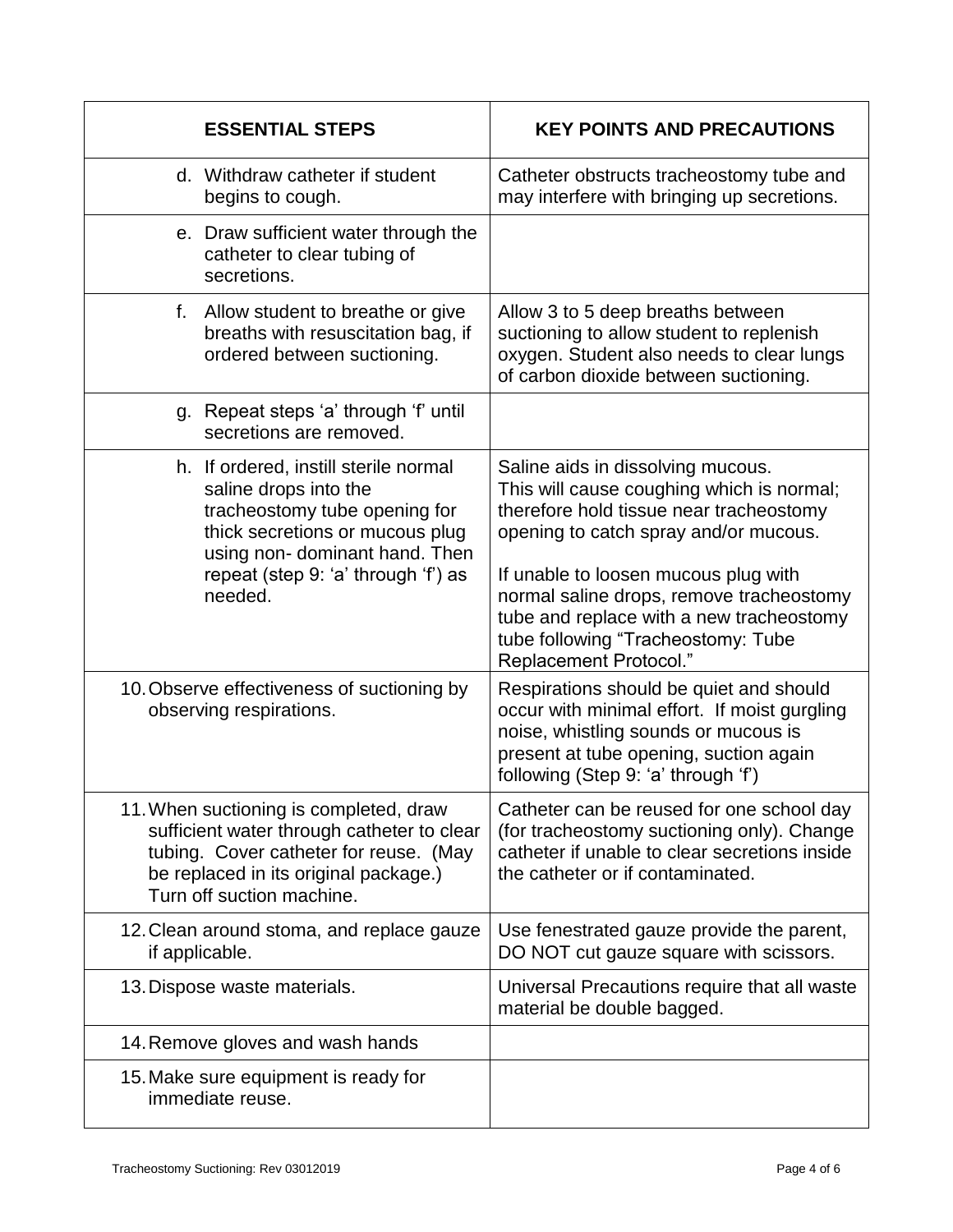| <b>ESSENTIAL STEPS</b>                                                                                                                                                                                                                                                                                                                                                                                                                             | <b>KEY POINTS AND PRECAUTIONS</b>                                                                                                         |
|----------------------------------------------------------------------------------------------------------------------------------------------------------------------------------------------------------------------------------------------------------------------------------------------------------------------------------------------------------------------------------------------------------------------------------------------------|-------------------------------------------------------------------------------------------------------------------------------------------|
| 16. Document procedure indicating:<br>a. Reason for suctioning<br>b. Amount, color, and consistency of<br>secretions<br>c. If normal saline drops are used<br>d. Response of student<br>e. If no suctioning is required during<br>the school day.                                                                                                                                                                                                  | Report to the school nurse and family any<br>changes from the student's usual pattern.                                                    |
| 17. At the end of the day, put on gloves and<br>empty contents of collection bottle into<br>the toilet. Rinse collection bottle with<br>warm, soapy water.                                                                                                                                                                                                                                                                                         | Do not allow collection bottle to fill<br>completely. Collection bottle is to be<br>returned to parent/guardian in a clean<br>condition.  |
| 18. Guidelines for Speaking Valve<br>(Passy Muir Valve):<br>a. Attach to top of tracheostomy<br>tube twisting to the right<br>(clockwise) approximately 1/4 turn<br>b. To remove valve, twist off to the<br>left (counter clockwise).                                                                                                                                                                                                              | Remove IMMEDIATELY if student has<br>difficulty breathing or needs suctioning.<br>Clean with mild soap and water if removed<br>at school. |
| 19. Guidelines for Non-Working Suction<br>Machine:<br>a. Notify parent/guardian<br>immediately<br>b. Attach appropriate sized non-<br>vented catheter to a 60cc syringe<br>c. Insert 2-3 inches of the catheter<br>into tracheostomy tube opening<br>d. Pull syringe plunger out forcefully<br>to create suction<br>e. Remove catheter from<br>tracheostomy tube and empty<br>contents of barrel onto a tissue<br>paper<br>Repeat as needed.<br>f. | Pulling plunger out of the syringe will create<br>a "pop" sound.<br>May need to repeat procedure multiple<br>times to clear secretions.   |
| <b>CALL 911 IF STUDENT IS IN</b><br><b>RESPIRATORY DISTRESS</b>                                                                                                                                                                                                                                                                                                                                                                                    | (A non-vented catheter attached to a 60 cc syringe).                                                                                      |